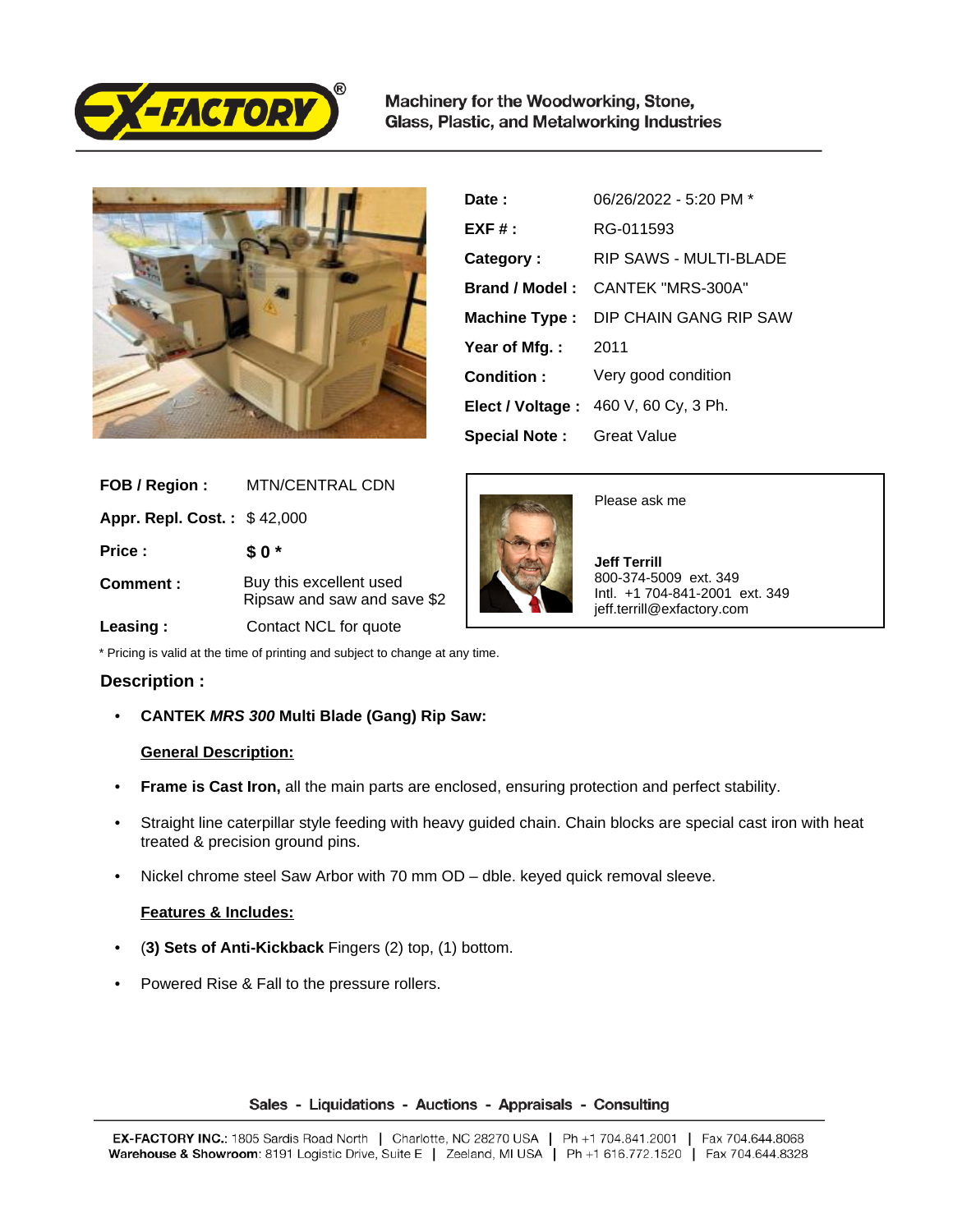

- **New style round** Fence Bar support with quick shift long fence.
- **Automatic Centralized** lubrication system.
- Automatic Star-Delta Starter (slow speed start) and low voltage controls.
- CE style European guard & safety features.
- Long fence for control of long material.
- Electrics to 230/460 or 575 Volts, 3-Phase, 60 Cycles.

## **Specifications:**

- **Max. Working Thickness,** 4-5/8" (120 mm) with 15" Blade diameter.
- Min. Length, 20" standard or 12" with short stock attachment.
- Saw Sleeve Usable Length(between outside saws), 12" (305 mm).
- **Sawblade Diameter,** 200 to 350 mm (8" to 14").
- Saw arbor Sleeve OD (Diameter), 70 mm; Saw arbor diameter, 50 mm.
- Saw arbor vertical adjustment, 3.6" (90 mm).
- **50 HP Saw Motor**  Saw Arbor Speed 3,800 RPM.
- Powered Pressure Rollers (Rise/Fall), 1/2 HP motor.
- **Feed Speeds** 25 100 FPM (8 39 MPM); Feed Motor with 2 HP drive.
- (2) 6" Dia. Dust Hood.